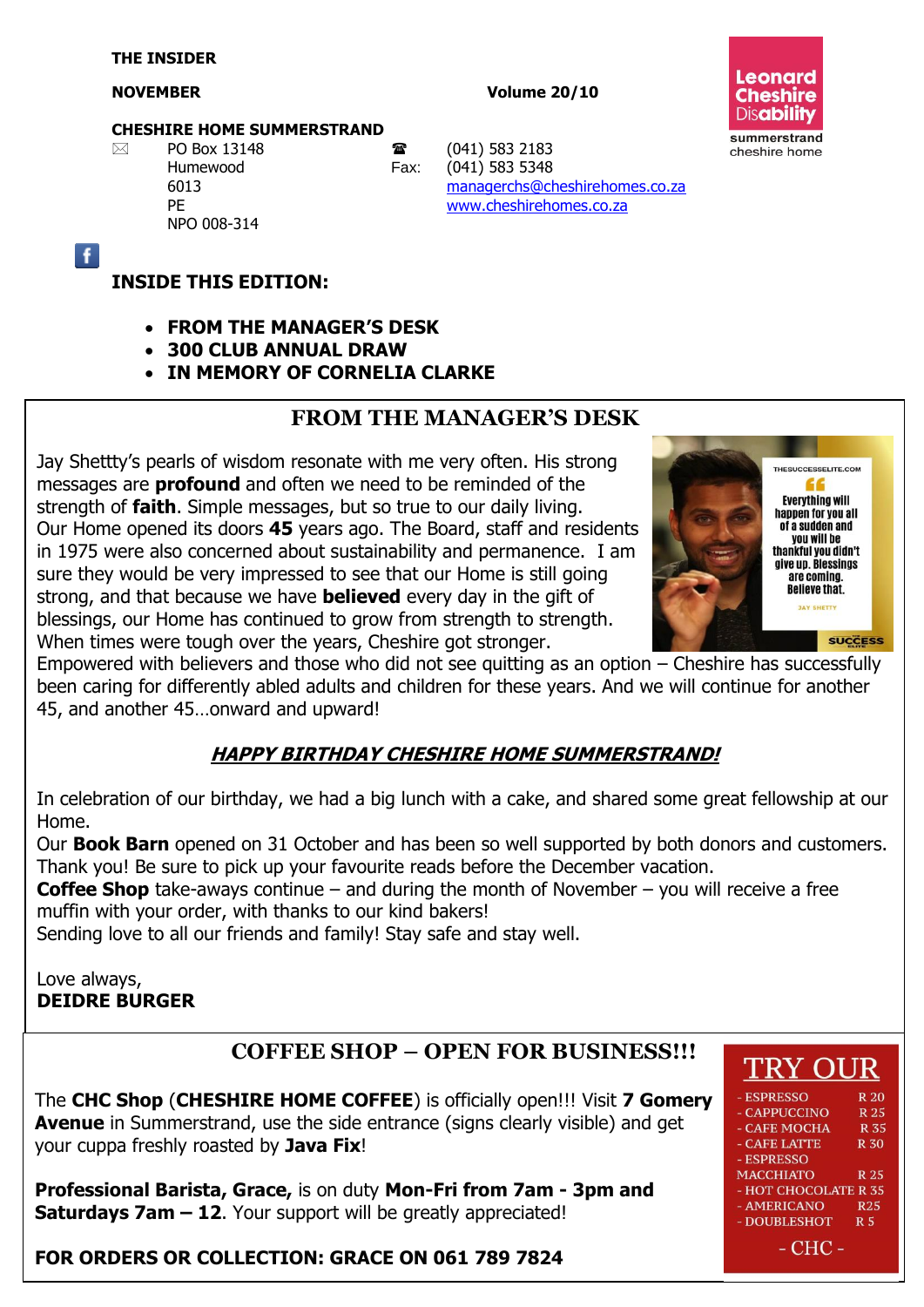## **THOUGHT OF THE MONTH**

"Nothing will change until you step out in faith and take uncomfortable, challenging action." ~**John Di Lemme**~

| <b>FUNDRAISING REPORT (SEPTEMBER</b><br>2020)                                                                                                                                                                                                                                                                                                                                                                                                                                                                             |                                                                                        | <b>LEVEL 2 RESTRICTIONS TO CONTINUE</b><br><b>AT CHESHIRE HOME SUMMERSTRAND</b>                                                                                                                                                                                                                                                                                                                                                                                                                                                                                                                                                                                                                                                                                |
|---------------------------------------------------------------------------------------------------------------------------------------------------------------------------------------------------------------------------------------------------------------------------------------------------------------------------------------------------------------------------------------------------------------------------------------------------------------------------------------------------------------------------|----------------------------------------------------------------------------------------|----------------------------------------------------------------------------------------------------------------------------------------------------------------------------------------------------------------------------------------------------------------------------------------------------------------------------------------------------------------------------------------------------------------------------------------------------------------------------------------------------------------------------------------------------------------------------------------------------------------------------------------------------------------------------------------------------------------------------------------------------------------|
| <b>FUNDRAISING:</b><br><b>WOT NOT SHOP</b><br><b>CLOTHES GALORE</b><br><b>EDGE - LUNCH</b><br><b>COFFEE SHOP</b><br>POISON DWARFS<br><b>SCRAP</b><br><b>CHAIR BATTERIES</b>                                                                                                                                                                                                                                                                                                                                               | R 10 329<br>R 2 872<br>R 480<br>R 1 657<br>R 1 000<br>R 222<br>R 1 000                 | We went into consultation with Head Office, Finance<br>Committee, and our Board of Management to establish<br>what rules would be applicable to our Home, taking into<br>account our actual living environment. These rules were<br>agreed upon:<br>Residents still not allowed out of the Home unless<br>$\bullet$<br>for medical appointments                                                                                                                                                                                                                                                                                                                                                                                                                |
| <b>DONATIONS:</b><br><b>HA KENDALL TRUST</b><br><b>ANONYMOUS</b><br>ET V D VYVER<br><b>KULKONI SA</b><br><b>KITTY DE ROER</b><br><b>L CLOETE FRIENDS</b><br><b>BIKERS CLUBS</b><br>MY SCHOOL CARD<br>UNITED BUSINESS PARK                                                                                                                                                                                                                                                                                                 | R 1 506<br>R 741<br>R 200<br>R 27 000<br>R 400<br>R 640<br>R11 550<br>R 707<br>R 1 000 | Staff and Residents are still to wear masks and<br>$\bullet$<br>carry sanitizer with them at all times<br>Supervised and pre-arranged visits are allowed in<br>$\bullet$<br>the quiet room $-$ under the following rules:<br>$\circ$ Only 2 visitors per resident<br>An hour allowed<br>$\circ$<br>Food allowed to be brought in<br>$\circ$<br>By appointment only<br>$\circ$<br>No physical contact - social distancing<br>$\circ$<br>Supervised – and on Mondays to Fridays<br>$\circ$                                                                                                                                                                                                                                                                       |
| <b>300 CLUB 2020</b><br>Our 300 Club fees for 2020 are a <b>once-off</b><br>payment of R120 per year. There are<br>monthly draws of R300 (1st), R150<br>(2nd), and R75 (3rd) for members!<br>At the end of each year one lucky member<br>stand the chance of winning R1 000!<br>Please support this worthy cause $-$ see<br>attached 300 Club form for 2021!<br><b>SEPTEMBER WINNERS:</b>                                                                                                                                 |                                                                                        | only between $8am - 4pm$<br>Sanitizer and masks to be used<br>$\circ$<br>No visitors allowed down the passages and<br>$\circ$<br>in bedrooms<br>Hair stylist to visit the home $-$ no residents may<br>$\bullet$<br>go to restaurants or salons<br>Activities will be slowly introduced as of 1<br><b>October</b> such as Gavel Club, Disability Golf, Arts<br>& Crafts<br>The charity shops will be open to the public on<br>$\bullet$<br>Thursdays & Fridays only as of 1 October                                                                                                                                                                                                                                                                            |
| 1. Etienne Rabe (121)<br>2. Nellie Johnson (68)<br>3. Linda Kapp (51)<br>45 <sup>TH</sup> BIRTHDAY!!!<br>Our Home's 45 <sup>th</sup> birthday was on 1<br>October and we celebrated the special day<br>on <b>Wednesday 28 October</b> with a<br><b>Birthday Tea</b> for residents, staff and<br>Board members. Cheers to many more<br>years of providing care and support to the<br>residents of Cheshire Home Summerstrand.<br>* The Home was officially opened by<br><b>Professor Chris Barnard on 24 July</b><br>1976. |                                                                                        | <b>ATTENTION ALL 300 CLUB MEMBERS!</b><br>The year is drawing to a close and it is time for our big<br><b>ANNUAL R1 000 DRAW</b> for all the 300 Club<br>members of 2020 on Thursday 26 November.<br>The monthly <b>November</b> & <b>December</b> draw will also<br>take place on the same day.<br>Due to the current Covid -19 restrictions, the draw will<br>take place at the Home in the presence of residents and<br>staff only.<br>Winners will be <b>contacted directly</b> and we will also<br>share the details with all the current 300 Club members,<br>as well as on our Facebook page and website!<br>Please see attached 300 Club Membership Formwe<br>sincerely hope that you will subscribe for next year's 300<br>Club (only R120 per year)! |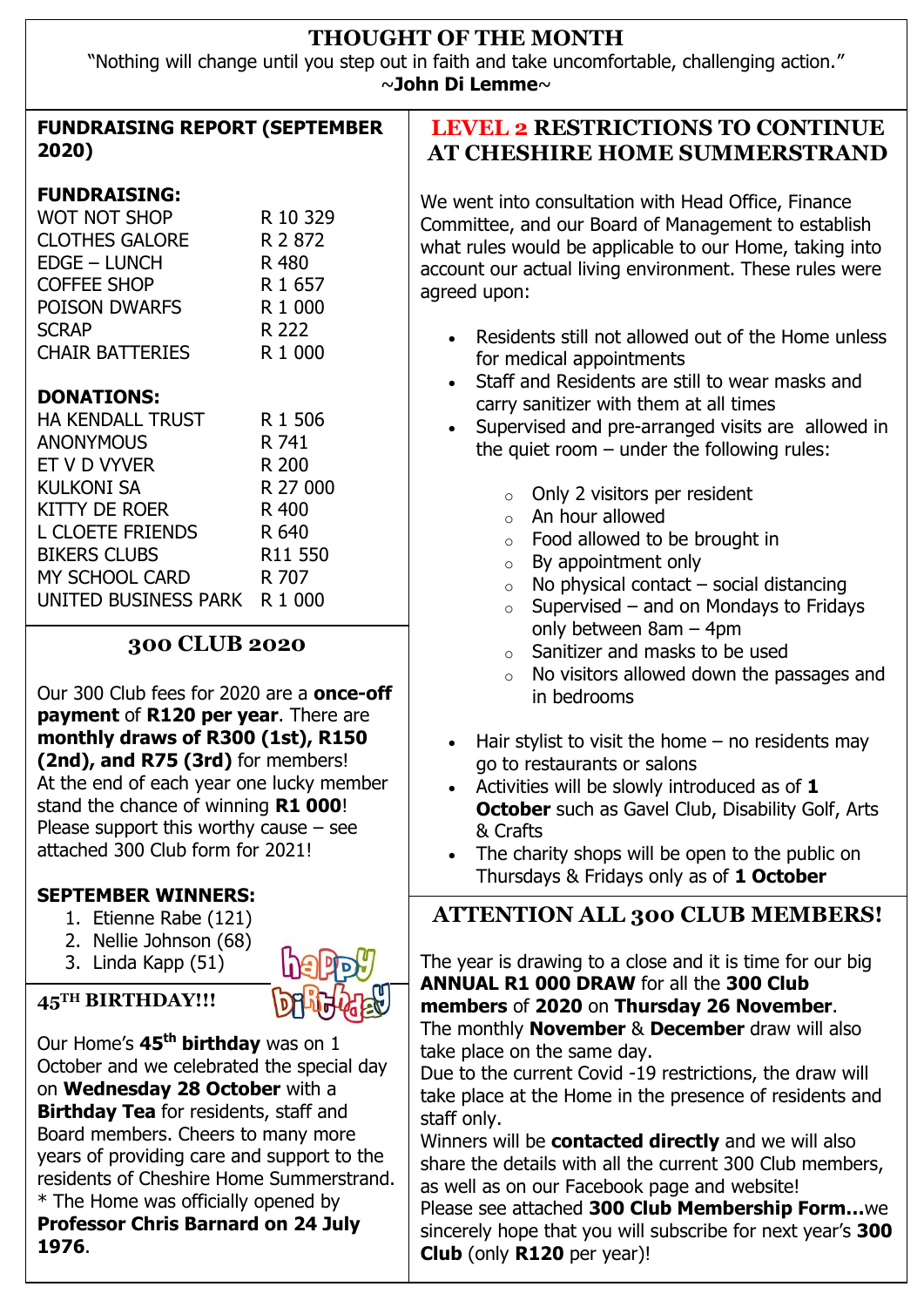## **IN MEMORY OF CORNELIA PETRONELLA MAGDALENA CLARKE 1937/10/03 – 2020/10/17**

Our dear Cornelia, affectionately known as "Ouma", sadly passed away peacefully on 17 October at the age of 83.

She moved to Cheshire in 2018 and with her kind, caring and gentle nature, quickly got accustomed to being called "Ouma" as she was the oldest amongst all the residents and always had some ouma wisdom to share! She was very helpful in her own quiet way and often assisted in feeding residents during mealtimes in the dining room. She loved arts and crafts activities and interacting with volunteers and residents, and was a real mother figure to the Home's carer staff. She had a very special relationship with God and enjoyed the bible study groups with her fellow residents. Cornelia has left us with so many treasured memories and her presence at Cheshire will be sorely missed.

# **THIS & THAT**

- \* **Staff member** on **leave** this month: **Doris Bruintjies** (Staff Nurse) we wish her a well-deserved rest!
- \* We would like to welcome **new resident**, **Anne Williamson**, to our Cheshire Family! We wish her many happy days at the Home!
- \* The **BOOK BARN** officially opened its doors on 31 October!!! We would like to thank the **Rotary Club of Algoa Bay** for sponsoring the conversion of the container. We also thank all the donors and volunteers involved for getting this new fundraising initiative off the ground! The shop is open Wednesdays – Fridays from 10-2pm!
- \* **CONDOLENCES:** Our condolences go to the family and friends of **Valmay "Val" Smith-Belton**, who sadly passed away on 1 November. Val has been a wonderful, loyal volunteer at the Home's charity shops for many years, and her presence at the Home will be sorely missed.

**"WOKS FOR WHEELS" A WELFIT ODDY PROJECT MADE BY RESIDENTS OF CHESHIRE HOME SUMMERSTRAND MADE FROM 316 STAINLESS STEEL WITH 3 DETACHABLE LEGS R400 each ORDERS: 041 583 2183 OR [managerchs@cheshirehomes.co.za](mailto:managerchs@cheshirehomes.co.za)**

# **COIN COLLECTION 2020:**

We would like to thank all the Summerwood Primary School learners for their wonderful support of the Home through collecting **R3 163.54** for the **Coin Collection** fundraising event in September! Their generosity is greatly appreciated as we strive to ensure it is a Home that offers support, care and opportunity to each resident!

# **DONATIONS (OCTOBER 2020):**

- \* NUMEROUS DONATIONS OF "**GIFTS IN KIND**" FROM **VARIOUS DONORS** FOR THE RESIDENTS AND CHARITY SHOPS
- \* **DIESEL** FROM **SASOL SUMMERSTRAND**
- \* **YOGURT** AND **MILK** FROM **COMMUNITY CHEST PE**
- \* **BIRD SEED FROM CAMPBELL FEED & SEED**
- \* WEEKLY **MILK DONATION** FROM **ST LAWRENCE** TRADING
- \* **VARIOUS GOODS FOR WOT NOT SHOP** FROM **CHECKERS GREENACRES**
- \* **WHEELCHAIR TYRES FROM CE MOBILITY**
- \* **SWEET TREATS** FROM **CONTINENTAL BUTCHERY**
- \* **BISCUITS** FROM **THE IKHALA TRUST**
- \* **OFFICE FURNITURE** FROM **PAPERMASTER**
- \* **OFFICE FURNITURE** FROM **ORDEL BROKERS**
- \* VARIOUS **SWEETS** FROM **SERINGA ASSOCIATION FOR THE AGED**
- \* **ORANGES** FROM **HUMEWOOD CORPUS CHRISTI CHURCH**
- \* **UPGRADING OF BRAAI AREA** BY **LONGS CONSTRUCTION**